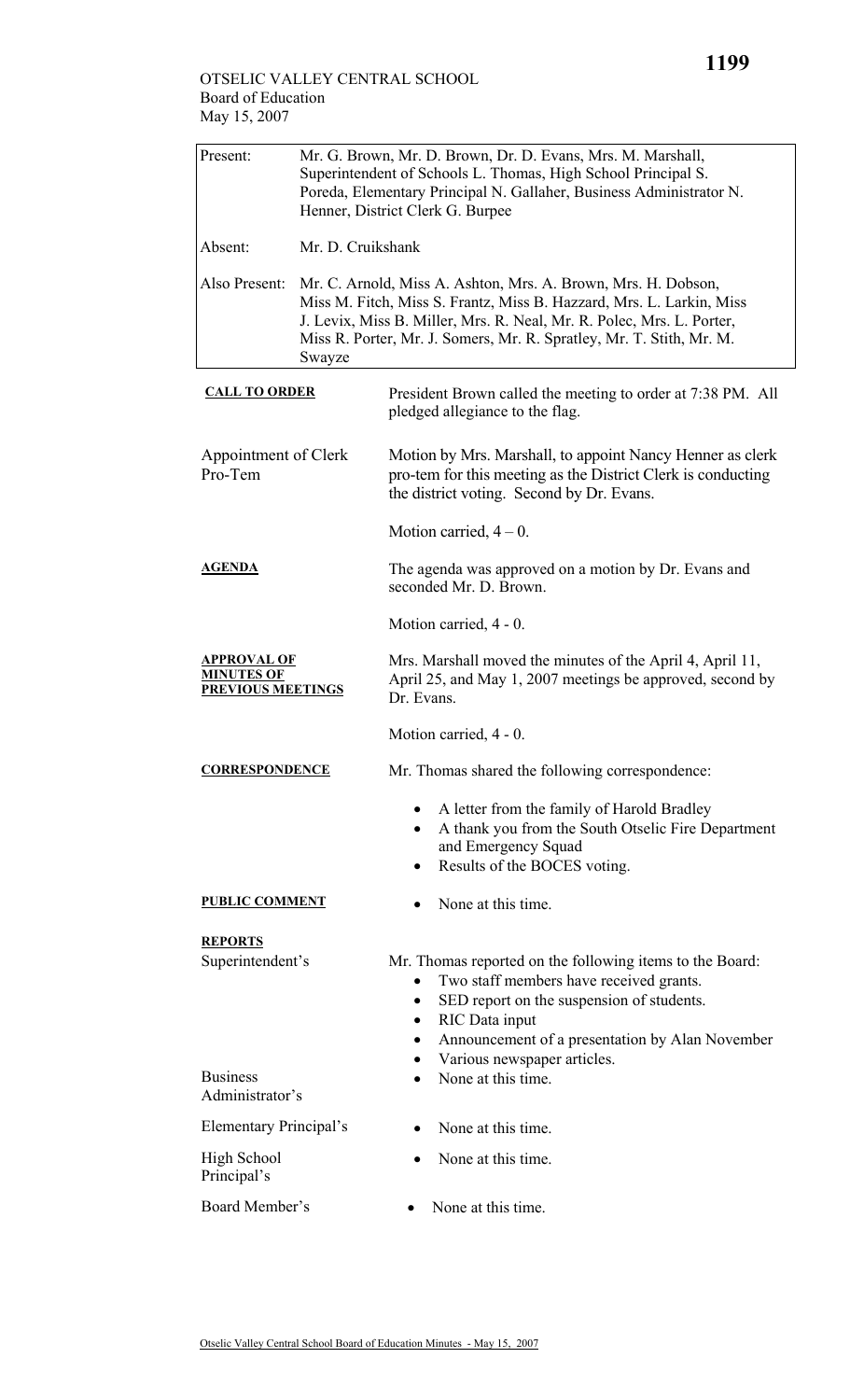**OLD BUSINESS** Mr. Thomas introduced Mr. David Blom Assistant Superintendent of the DCMO BOCES who addressed the Board on the functions of the Central Business Office.

Executive Session Motion by Mr. G. Brown to enter executive session for financial reasons at 8:15 PM, second by Mr. D. Brown.

**1200**

Motion carried, 4 - 0.

Open Session Motion by Mr. G. Brown, to resume open session at 8:52 PM, second by Dr. Evans.

Motion carried, 4 - 0.

## **NEW BUSINESS**

(FY'06/07 - #77

Personnel Resommendations Motion by Mr. D. Brown, upon the recommendation of the Superintendent of Schools, to approve the following personnel recommendations:

| Patricia Graham  | Appointment as<br>summer driver<br>education teacher<br>for 2007 | At a salary of<br>\$5,566.50. |
|------------------|------------------------------------------------------------------|-------------------------------|
| Terri Hammond    | Abolition of<br>position as a<br>typist                          | Effective June 29,<br>2007    |
| David Andrews    | Abolition of<br>position as a<br>custodial worker                | Effective June 29,<br>2007    |
| Scott Cole       | Resignation as a<br>social studies<br>teacher                    | Effective June 29,<br>2007    |
| Rebecca Prentice | Resignation as an<br>elementary<br>teacher                       | Effective June 29,<br>2007    |

Second by Dr. Evans

Tenure Appoinments a. JaimeLynne Davis – Elementary Teacher

Motion by Mrs. Marshall, upon the recommendation of the Superintendent of Schools, that JaimeLynne Davis, PO Box 24, North Pitcher NY 13124, having successfully ompleted her probationary period (9/1/2004 – 8/31/2007) and having permanent certification as a Pre-Kindergarten, Kindergarten and grades 1-6 teacher, certification #1806284, be granted a tenure appointment in the Pre-Kindergarten, Kindergarten and grades 1-6 area, effective September 4, 2007.

Second by Dr. Evans

Motion carried,  $4 - 0$ .

b. Winifred Sortman - Music Teacher

Motion by Dr. Evans, upon the recommendation of the Superintendent of Schools, that Winifred Sortman, 205 Echo Lake Road, Greene NY 13778, having successfully completed her probationary period (9/1/2004 – 8/31/2007) and having initial certification as a music teacher, certification #066442345, be granted a tenure appointment in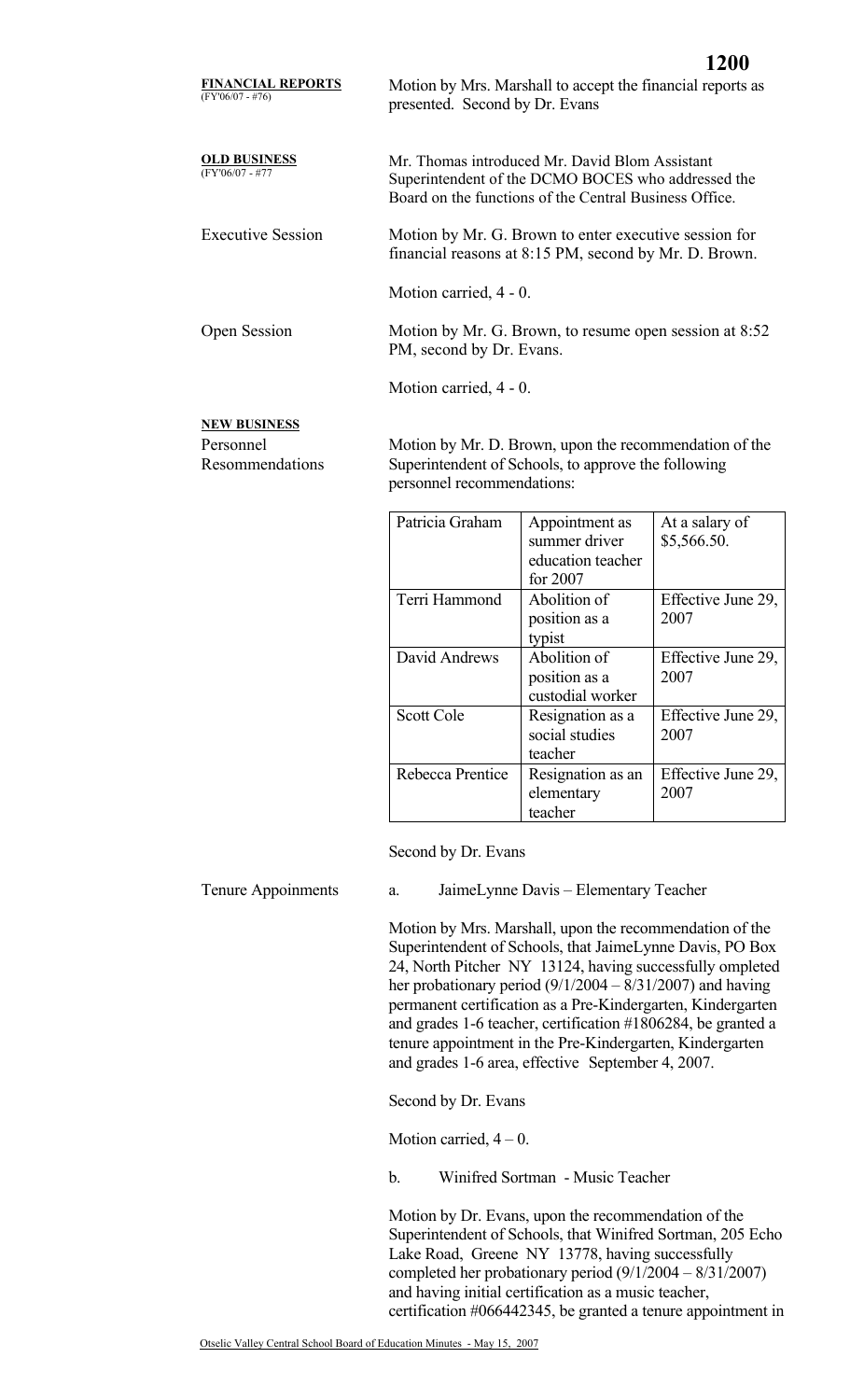the music teacher area, effective September 4, 2007.

Second by Mr. D. Brown.

Motion carried,  $4 - 0$ .

Abolition of Positions Motion by Mr. D. Brown, upon the recommendation of the Superintendent of Schools, to adopt the following resolution:

> **WHEREAS**, the Board of Education does determine that the elimination of certain teaching positions must occur in order to permit the District to operate efficiently and effectively and,

> **RESOLVED**, upon the recommendation of the Superintendent of Schools, that the Board of Education of the Otselic Valley Central School District in its judgment does hereby abolish, effective at the end of business on June 29, 2007, the following teaching positions, and that the Board of Education does identify and determine that the(se) teaching position(s) hereby abolished is/are in the tenure area as follows:

One (1) position in the tenure area of Elementary

One (1) position in the tenure area of Secondary Science

One  $(1)$  position in the tenure area of Secondary Social Studies

**RESOLVED**, that the Board of Education, having identified the various tenure areas affected by the positions abolished does hereby further determine that in the tenure area of Secondary Science, Daniel Robbins has the least seniority. And in accordance upon the recommendation of the Superintendent of Schools, the services of Daniel Robbins shall be discontinued, effective at the end of business on June 29, 2007.

Second by Mr. G. Brown.

Motion carried,  $3 - 1$ . (Mrs. Marshall)

Motion by Dr. Evans, upon the recommendation of the Superintendent of Schools, to approve the non resident attendance request of Robert Guyer made by JoLynn Guyer for the 2007-2008 school year. Second by Mr. D. Brown.

Motion carried  $4 - 0$ .

Committee on Special Education Recommendations

Transportation

**Schools** 

Non Resident

Attendance Request

Committee on Special Education for the meetings of April 9, April 24, April 30, May 4, May 8, 2007. Second by Mr. G. Brown.

Motion by Dr. Evans, to accept the recommendations of the

Motion carried  $4 - 0$ .

Requests to Parochial Motion by Dr. Evans upon the recommendation of the Superintendent of Schools, to approve District transportation to parochial schools for the 2007-2008 school year as follows:

New Life Christian School – Randallsville

Rachael Lyon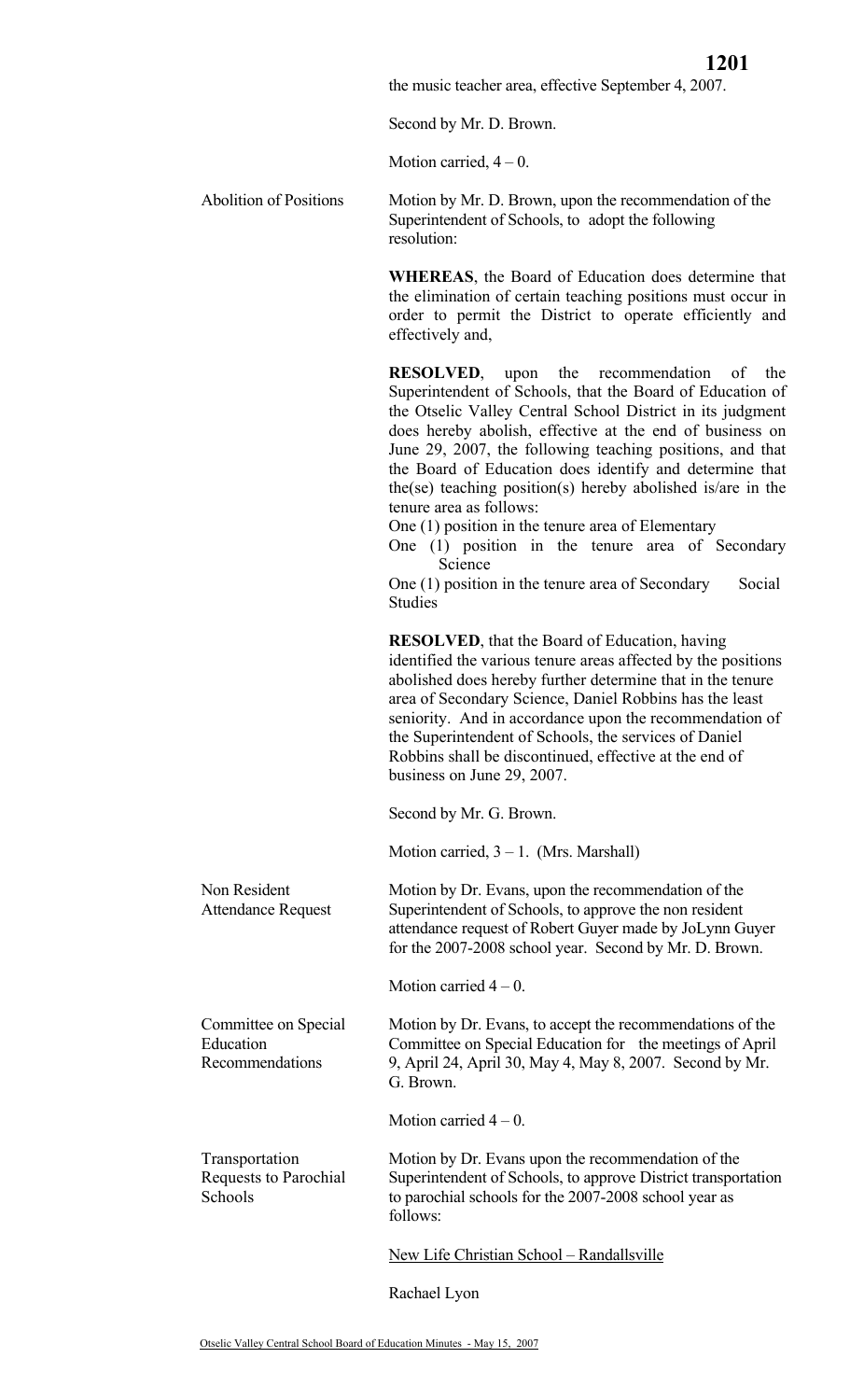Motion carried,  $4 - 0$ .

Discussion Item – 2007-2010 Technology Plan (FY'06/07 - #78) The draft of the 2007-2010 Technology Plan was reviewed. Administrative Salaries for 2007- 2008 a. High School Principal's Salary Motion by Mr. D. Brown, to approve the salary of \$72,625.00 for the high school principal for the 2007-2008 school year. Second by Dr. Evans. Motion carried,  $3 - 1$  (Mrs. Marshall) b. Elementary Principal's Salary Motion by Mr. G. Brown, to approve the salary of \$63,348.56 for the elementary principal for the 2007-2008 school year. Second by Mr. D. Brown. Motion carried,  $3 - 1$  (Mrs. Marshall) c. Business Administrator's Salary Motion by Dr. Evans, to approve the salary of \$64,740.00 for the business administrator for the 2007-2008 school year. Second by Mr. D. Brown. Motion carried,  $3 - 1$  (Mrs. Marshall) d. Superintendent's Salary Motion by Mr. G. Brown, to approve the salary of \$102,712.00 for the Superintendents of Schools for the 2007- 2008 school year. Second by Mr. D. Brown. Motion carried, 3- 1 (Mrs. Marshall) Confidential Employee Salaries for 2007-2008 Motion by Dr. Evans, upon the recommendation of the Superintendent of Schools, to approve the salaries for the confidential staff for the 2007-2008 school year. Second by Mr. G. Brown. Motion carried, 4 - 0 Voting Results Motion by Mr. G. Brown, upon the recommendation of the Superintendent of Schools, to accept the results of the budget vote, bus proposition, and board member election as follows: Budget Vote: 137 Yes 170 No Bus Proposition: 155 Yes 130 No Board Member Election: 157 Dale Fox 138 Loren Larkin Second by Mr. D. Brown. Motion carried, 4 -0. Reorganizational Meeting Date Motion by Mr. G. Brown, upon the recommendation of the Superintendent of Schools, to set the date for the